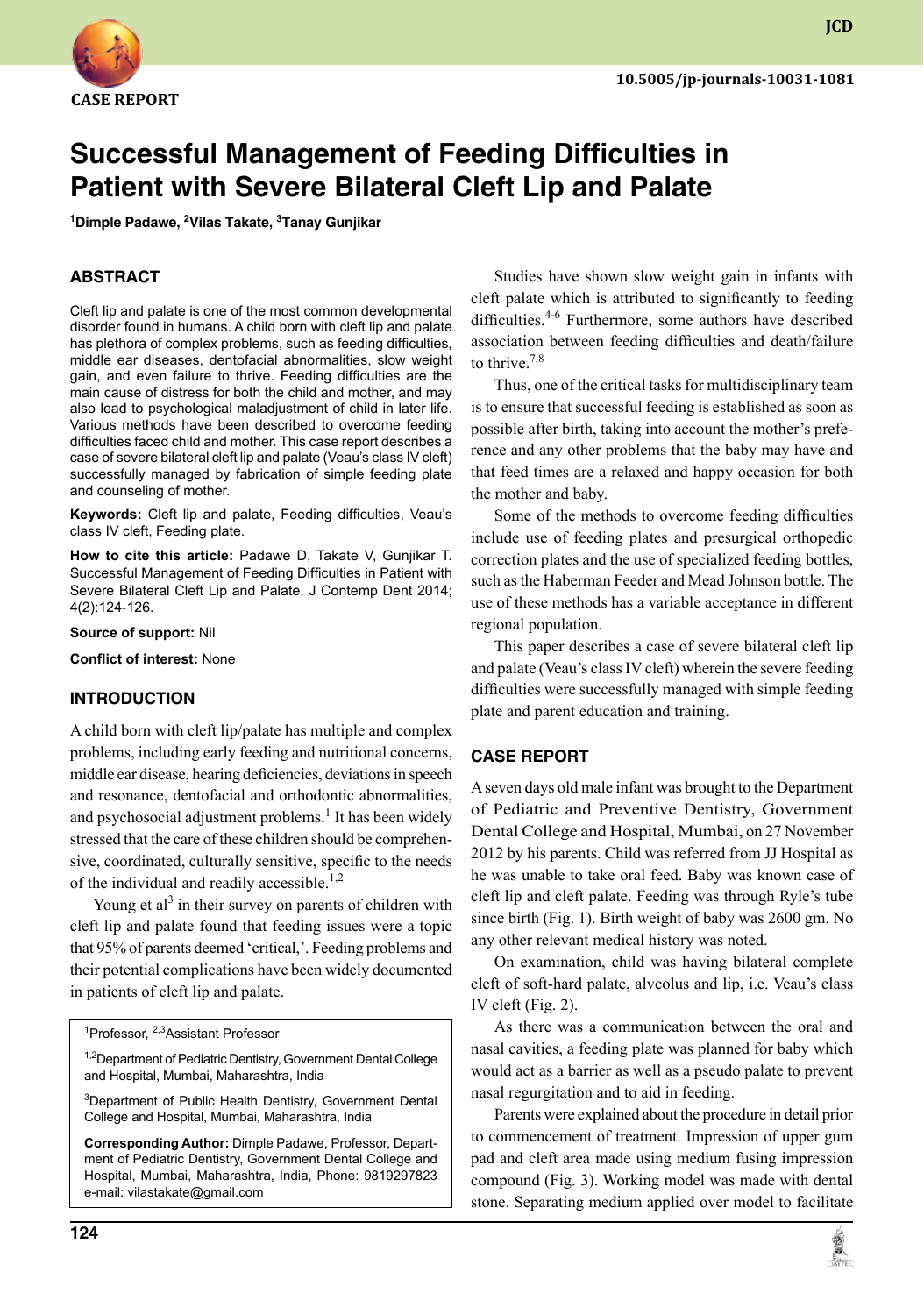retrieval of set feeding plate. Feeding plate was fabricated using cold cure acrylic resin (Fig. 4). Nineteen gauge stainless steel wire inserted in the plate which would help in easy retrieval of the plate from mouth and also to aid in stabilization of the plate along with adhesive tape (micropore).

After proper finishing and polishing of feeding plate, it was placed in the oral cavity to assess its extensions and also to check for gag reflex. After required adjustments, the parents were demonstrated for plate insertion, removal and cleaning. Parents were also instructed about proper positioning of baby and bottle while feeding. The feeding plate was then delivered, and infant was recalled after 1 week (Fig. 5).

On recall visit, the baby was able to take oral feed comfortably and there were no other complaints of discomfort (Fig. 6). The baby's weight on recall visit was found to be 2800 gm. And, the parents were happy about the gain in weight.

#### **Discussion**

The primary goal in feeding an infant with a cleft lip and cleft palate is maintenance of adequate nutrition, while at the same time, finding a technique as close to normal breast feeding as possible. Further, a mother's interest in breast feeding should never be summarily dismissed, because it is





**Fig. 3:** Impression of upper gum pad cleft region **Fig. 4:** Feeding plate

*Journal of Contemporary Dentistry, May-August 2014;4(2):124-126* **125**

in the infants best interest to find a feeding technique that also maximizes oral stimulation, since it is likely that these movements facilitate oral motor development.<sup>9,10</sup>

Feeding is difficult for babies with cleft lip and palate because of the altered anatomy within the mouth. In order for feeding to be successful, the baby has to do several things. Firstly, the baby has to be able to lift the soft palate to close off the nasal airway from the mouth; then, the tongue has to move forward over the lower gum and cup the nipple or teat. Thirdly, the baby must make a seal around the nipple or teat with the lips. Whether the baby is breast or bottlefed, effective feeding depends on tongue movement. In a breastfed baby, the tongue ripples along the base of the breast helping to express the milk out of the nipple. In bottle feeding, the tongue compresses the teat against the roof of the mouth. The obvious difficulty these babies have is that they cannot create adequate negative intraoral pressure to be able to express the milk from the breast or bottle. This pressure, coupled with the rhythmic jaw and tongue movements, is what helps to hold the nipple in place. Added to this is the stabilizing effect of the lips. Without the seal, the lips should make around the teat, the baby finds it harder to keep the nipple in the correct position.<sup>11</sup>



**Fig. 1:** Preoperative extraoral view **Fig. 2:** Preoperative intraoral view